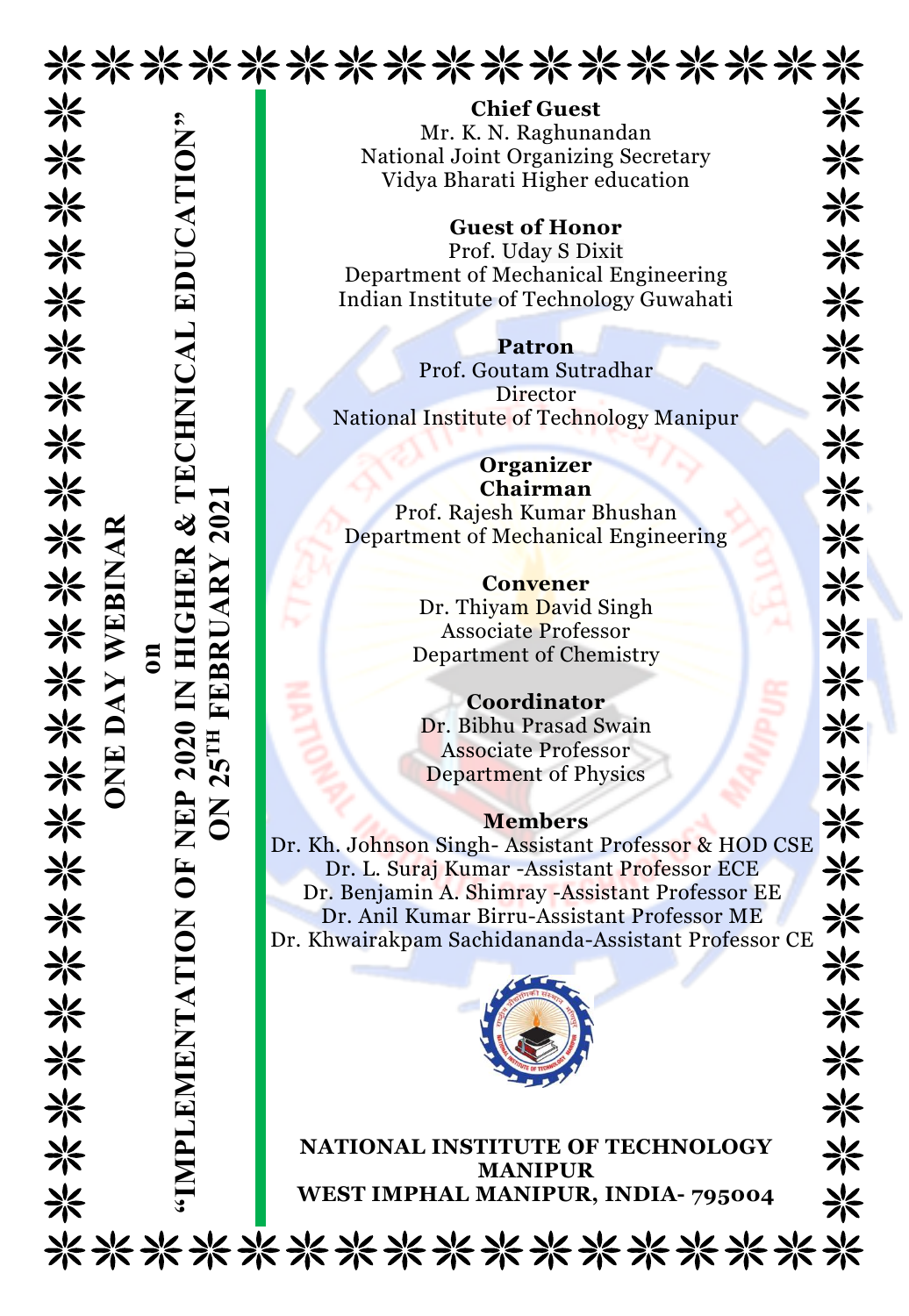

## ABOUT NIT, MANIPUR

National Institute of Technology Manipur, a centrally funded institution is set up to impart quality technical education at various levels of higher learning. It is one of the ten new NITs established and developed as the "Institute of National Importance" by an act of Parliament in 2007. NIT Manipur started its first session with the three branches of Engineering- Electrical & Electronics Engineering, Electronics & Communication Engineering, and Computer Science Engineering. The functioning of the institute was started at its temporary campus at Takyelpat, Imphal under the mentorship of NIT, Agartala. As one of the National Institutes of  $\overrightarrow{ }$ Technology (NIT), the Institute has the responsibility of providing high-quality education in Engineering, Technology, and Sciences to  $\overrightarrow{ }$ produce competent technical and scientific manpower for the country. Presently, the Institute offers B Tech, M Tech, M Sc, and Ph.D. programmers in several disciplines of Engineering, Technology, and Sciences.

## ABOUT THE WEBINAR (25 February 2020)

With the quickly changing employment landscape and global ecosystem, it is becoming increasingly critical that children should not only learn but more importantly what to learn and how to learn. Education thus, must move towards less content, and more towards learning about how to think critically and solve problems, how to be creative and multidisciplinary, and how to innovate, adapt, and  $\mathcal{H}$ absorb new material in the novel and changing fields to develop to compete person. Pedagogy must evolve to make education more experiential, holistic, integrated, inquiry-driven, discovery-oriented, learner-centered, discussion-based, flexible, and, of course, enjoyable. The curriculum must include basic arts, crafts, humanities, games, sports and fitness, languages, literature, culture, and values, in addition to science and mathematics, to develop all  $\sqrt{}$ aspects and capabilities of learners; and make education more wellrounded, useful, and fulfilling to the learner. Education must build  $\mathbf{N}$ character, enable learners to be ethical, rational, compassionate, and caring, while at the same time prepare them for gainful, fulfilling  $\sum$ employment. of Parliament in 2007. N<br>
three branches of 1<br>
Engineering, Electronics<br>
Computer Science Engin<br>
started at its temporary<br>
mentorship of NIT, Aga<br>
Technology (NIT), the I<br>
ind-quality education is<br>
produce competent tec<br>
c

## OBJECTIVES OF EVENTS

 $\triangleright$  The gap between the current state of learning outcomes and  $\cdot$ what is required is to be bridged through undertaking major reforms that bring the highest quality, equity, and integrity into the system, from early-stage and education through higher and

\*\*\*\*\*\*\*\*\*\*\*\*\*\*\*\*\*